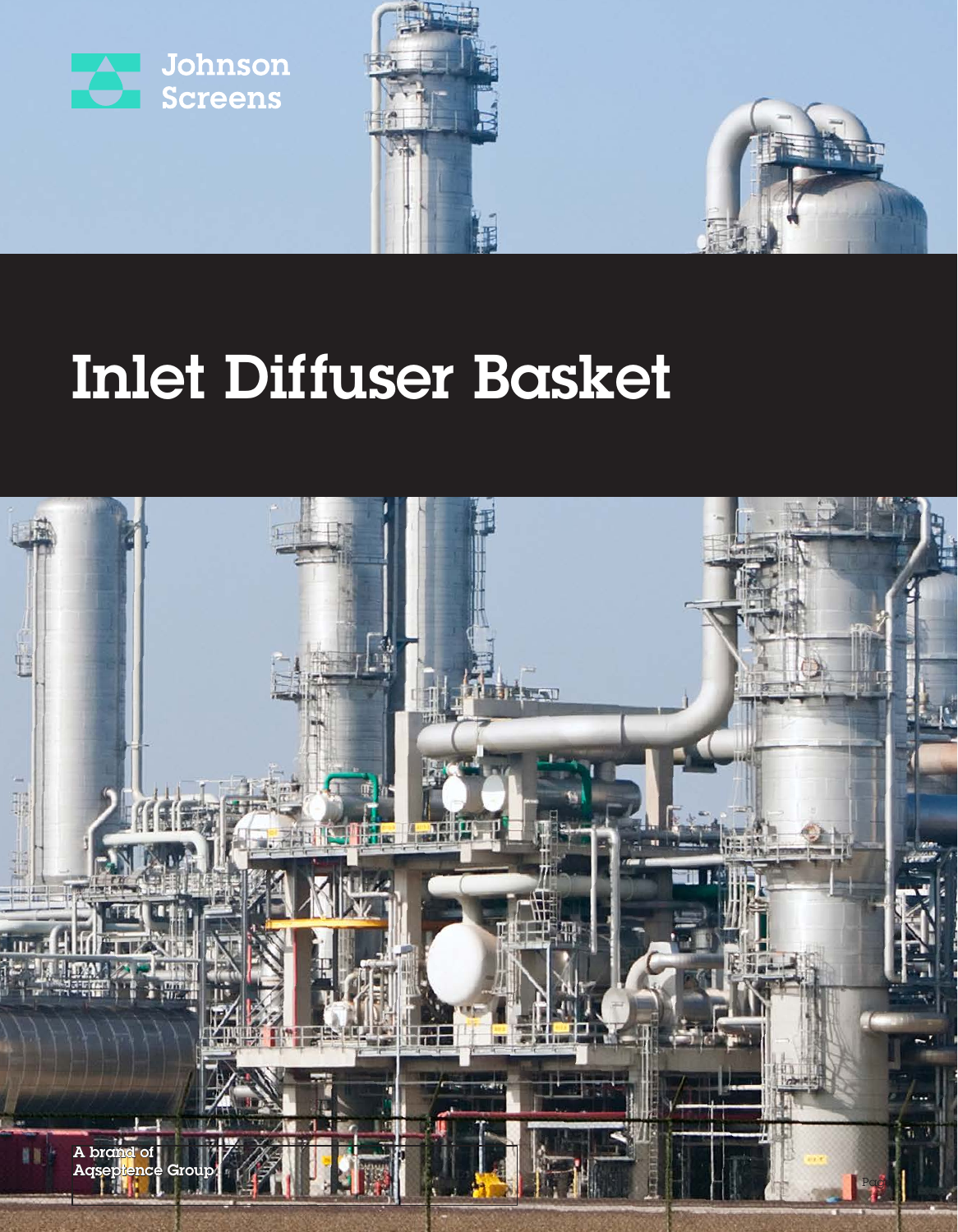## Johnson Screens' Inlet Diffuser Basket

Johnson Screens' Inlet Diffuser Basket is designed to control the velocities of the initial gas or liquid distribution over media in a process vessel, providing improved performance over traditional plate disk type distributor designs.

The Inlet Diffuser Basket is installed in the top nozzle of the vessel, and is designed for new vessel construction and retrofitting existing vessels. The Inlet Diffuser Basket elements are built with proven technology and Vee-Wire® screens, allowing for controlled velocity of incoming flows to create even distribution and minimal scouring at the top of the bed.

The Inlet Diffuser basket will evenly distribute and control gas and liquid velocities across the media. This improved flow control will help in eliminating channelling in the media and other symptoms of poor liquid and gas distribution. By diffusing the incoming gas or liquid into the vessel, migration of the media during the upflow regeneration process is prevented



### Features and Benefits

- Can be retrofitted into an existing pipe welded or flanged
- Available for inlet pipes 6 to 36 in. (152 to 914 mm)
- Manufactured in 300 series stainless steel and is available in exotic alloys
- Controls incoming liquids and gases velocities
- Prevents migration of media during upflow backwash
- Reduced maintenance
- Minimal changes to vessel access
- Minimal implementation and maintenance costs
- Reduced vessel operation costs
- Supports temperatures up to 1200° F (648° C)

## Applications

- Alkylation units
- Dehydrogenation units
- Hydrocracking / Hydrotreating units
- Molecular sieve units
- Claus units

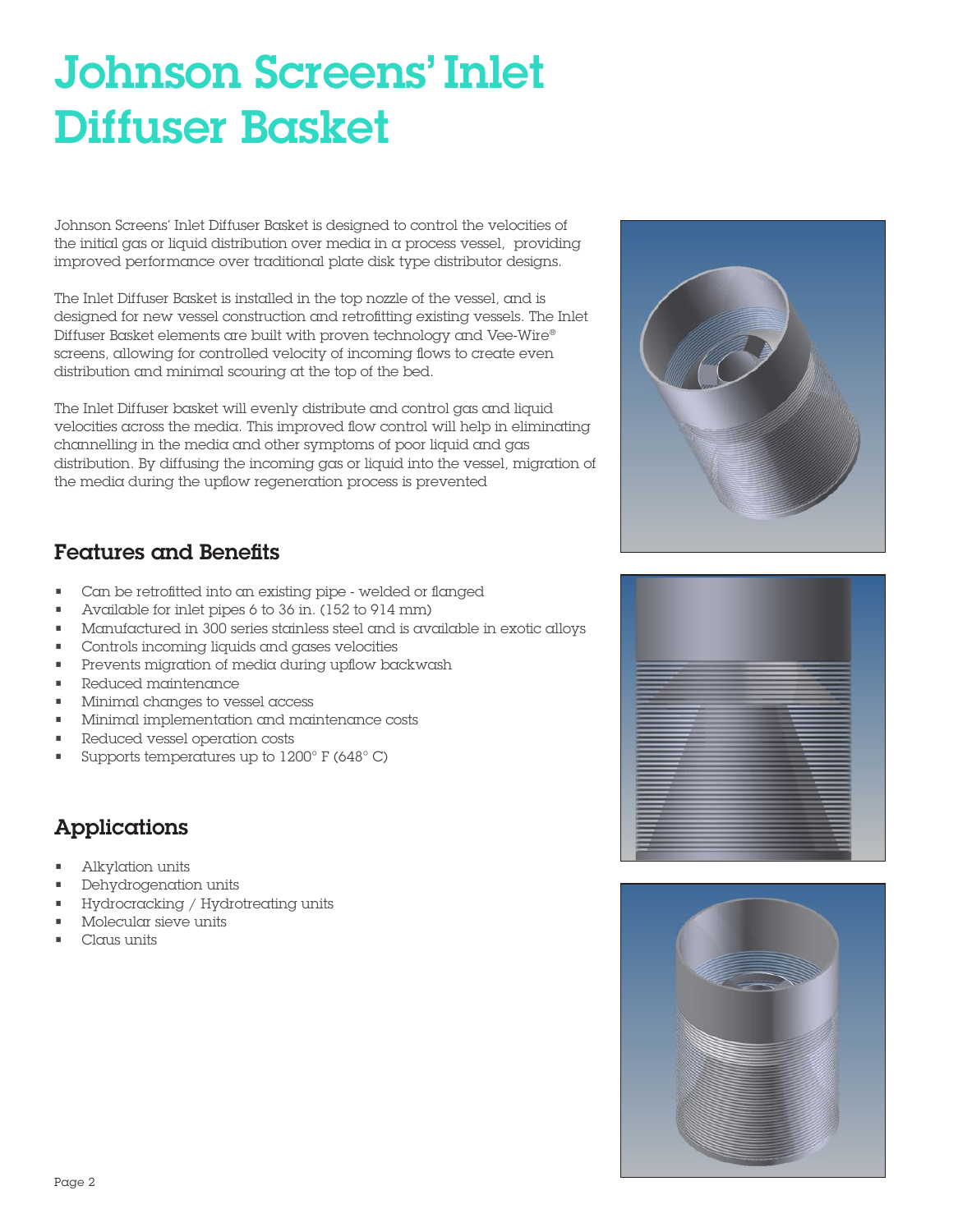## Comparison of the Inlet Diffuser Basket and traditional diffuser plates





### Johnson Screens Inlet Distributor Basket

- Flow is distributed to multiple locations
- Flow pattern shows better distribution
- Velocity is diffused to reduce effects on lighter media.

## Traditional Plate Inlet Distributor

- High localized velocity
- Much of the flow is forced to the edge of the vessel
- "Hot" and "Cold" spots for incoming gases and liquids
- Circulation of the flow indicates that light media could is subject to movement.